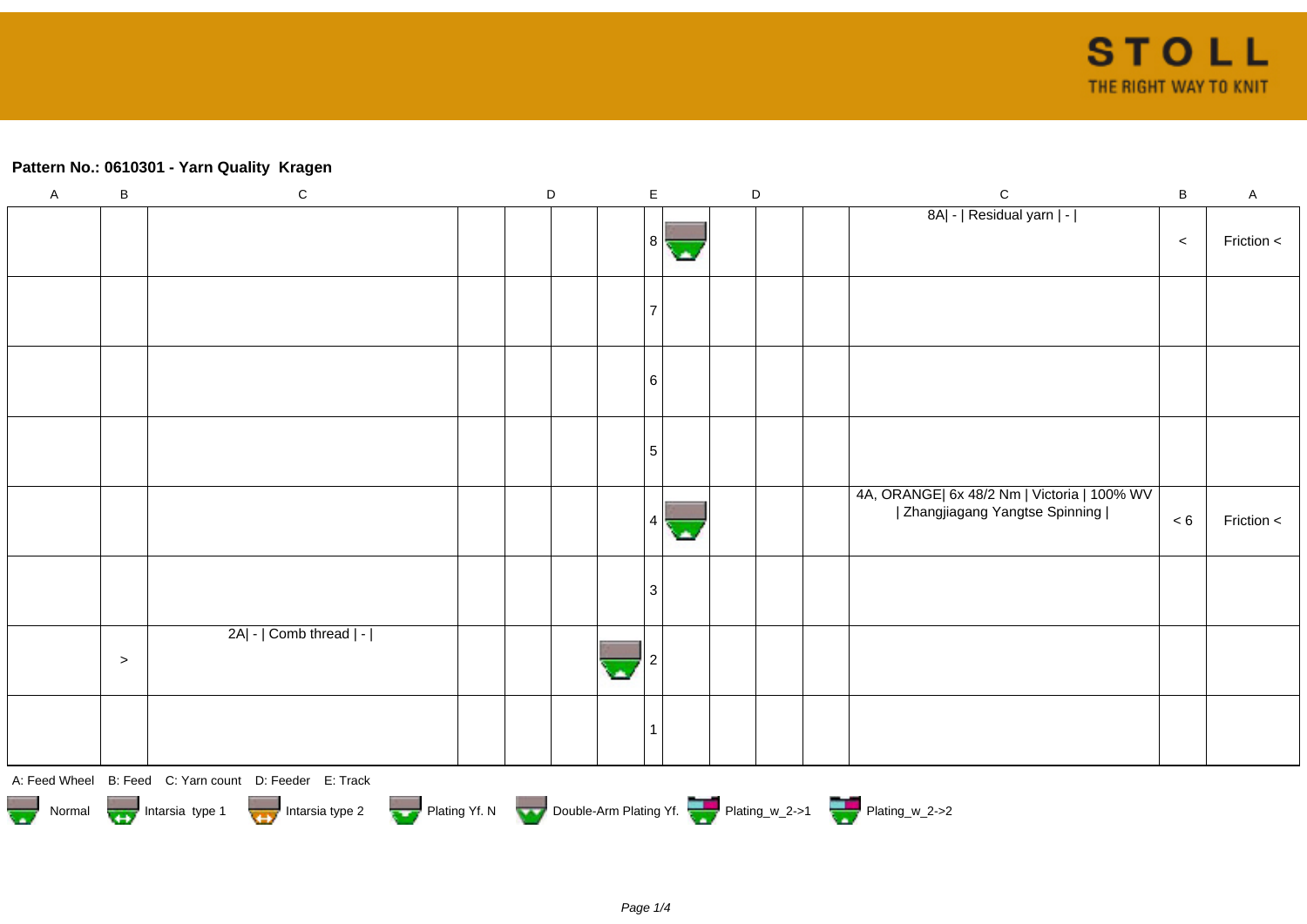## **Pattern No.: 0610301 - Yarn Quality V-Teil(e)**

| $\mathsf A$ | B                                                                                                            | $\mathsf C$                                                                    |  | D |  | $\mathsf E$  |    | D |  |  | ${\bf C}$                                                                      | $\sf B$ | A          |
|-------------|--------------------------------------------------------------------------------------------------------------|--------------------------------------------------------------------------------|--|---|--|--------------|----|---|--|--|--------------------------------------------------------------------------------|---------|------------|
|             |                                                                                                              |                                                                                |  |   |  | 8            | ۱A |   |  |  | 8A  -   Residual yarn   -                                                      | $\,<$   | Friction < |
| Friction >  | $\, > \,$                                                                                                    | 7A  -   Residual yarn   -                                                      |  |   |  |              |    |   |  |  |                                                                                |         |            |
|             |                                                                                                              |                                                                                |  |   |  | 6            |    |   |  |  |                                                                                |         |            |
| Friction >  | 6 >                                                                                                          | 5A, ORANGE  6x 48/2 Nm   Victoria   100% WV<br>  Zhangjiagang Yangtse Spinning |  |   |  |              |    |   |  |  |                                                                                |         |            |
|             |                                                                                                              |                                                                                |  |   |  | 4            | o. |   |  |  | 4A, ORANGE  6x 48/2 Nm   Victoria   100% WV<br>  Zhangjiagang Yangtse Spinning | $< 6$   | Friction < |
|             |                                                                                                              |                                                                                |  |   |  | $\mathbf{3}$ |    |   |  |  |                                                                                |         |            |
|             | $\geq$                                                                                                       | 2A  -   Comb thread   -                                                        |  |   |  |              |    |   |  |  |                                                                                |         |            |
|             |                                                                                                              |                                                                                |  |   |  | -1           |    |   |  |  |                                                                                |         |            |
|             |                                                                                                              | A: Feed Wheel B: Feed C: Yarn count D: Feeder E: Track                         |  |   |  |              |    |   |  |  |                                                                                |         |            |
|             | Plating Yf. N Double-Arm Plating Yf. Plating W_2->1 Plating W_2->2<br>Normal Intarsia type 1 Intarsia type 2 |                                                                                |  |   |  |              |    |   |  |  |                                                                                |         |            |





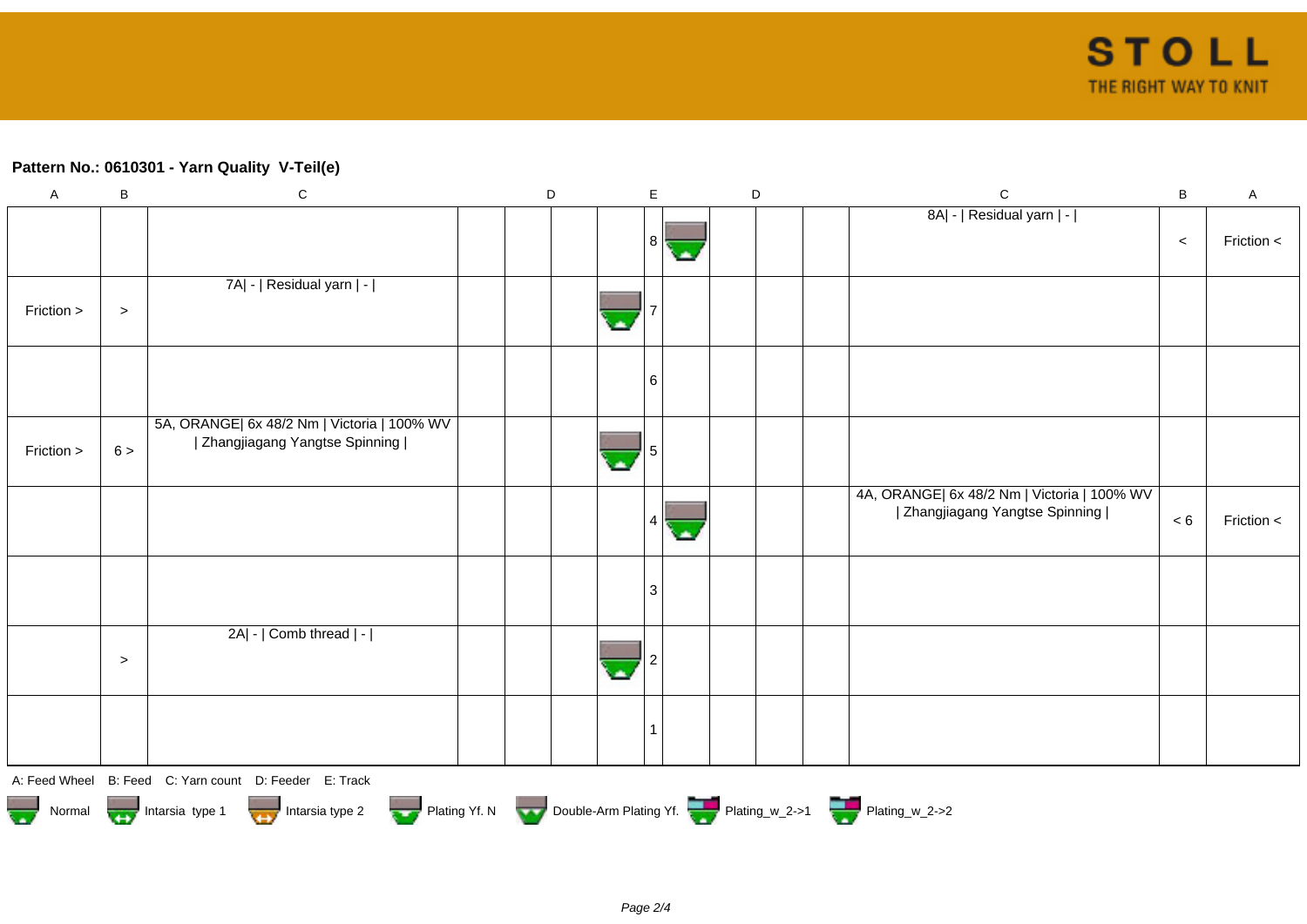## **Pattern No.: 0610301 - Yarn Quality R-Teil(e)**

| $\mathsf A$             | B                                                                                                                          | ${\bf C}$                                                                      |  | $\mathsf D$ |  |  | $\mathsf E$               |    |  | D |  | $\mathsf C$                                                                    | $\, {\bf B}$ | $\mathsf{A}$ |
|-------------------------|----------------------------------------------------------------------------------------------------------------------------|--------------------------------------------------------------------------------|--|-------------|--|--|---------------------------|----|--|---|--|--------------------------------------------------------------------------------|--------------|--------------|
|                         |                                                                                                                            |                                                                                |  |             |  |  | 8 <sup>1</sup>            | С. |  |   |  | 8A  -   Residual yarn   -                                                      | $\,<$        | Friction <   |
|                         |                                                                                                                            |                                                                                |  |             |  |  | 7                         |    |  |   |  |                                                                                |              |              |
|                         |                                                                                                                            |                                                                                |  |             |  |  | 6                         |    |  |   |  |                                                                                |              |              |
| Friction >              | 6 >                                                                                                                        | 5A, ORANGE  6x 48/2 Nm   Victoria   100% WV<br>  Zhangjiagang Yangtse Spinning |  |             |  |  |                           |    |  |   |  |                                                                                |              |              |
|                         |                                                                                                                            |                                                                                |  |             |  |  | 4                         | ч. |  |   |  | 4A, ORANGE  6x 48/2 Nm   Victoria   100% WV<br>  Zhangjiagang Yangtse Spinning | < 6          | Friction <   |
|                         |                                                                                                                            |                                                                                |  |             |  |  | $\ensuremath{\mathsf{3}}$ |    |  |   |  |                                                                                |              |              |
|                         | $\,>$                                                                                                                      | 2A  -   Comb thread   -                                                        |  |             |  |  |                           |    |  |   |  |                                                                                |              |              |
|                         |                                                                                                                            |                                                                                |  |             |  |  | $\overline{\phantom{a}}$  |    |  |   |  |                                                                                |              |              |
|                         |                                                                                                                            | A: Feed Wheel B: Feed C: Yarn count D: Feeder E: Track                         |  |             |  |  |                           |    |  |   |  |                                                                                |              |              |
| $\overline{\mathbf{w}}$ | Plating Yf. N Double-Arm Plating Yf. Plating_w_2->1 Plating_w_2->2<br>Intarsia type 2<br>Normal <b>The Intarsia type 1</b> |                                                                                |  |             |  |  |                           |    |  |   |  |                                                                                |              |              |